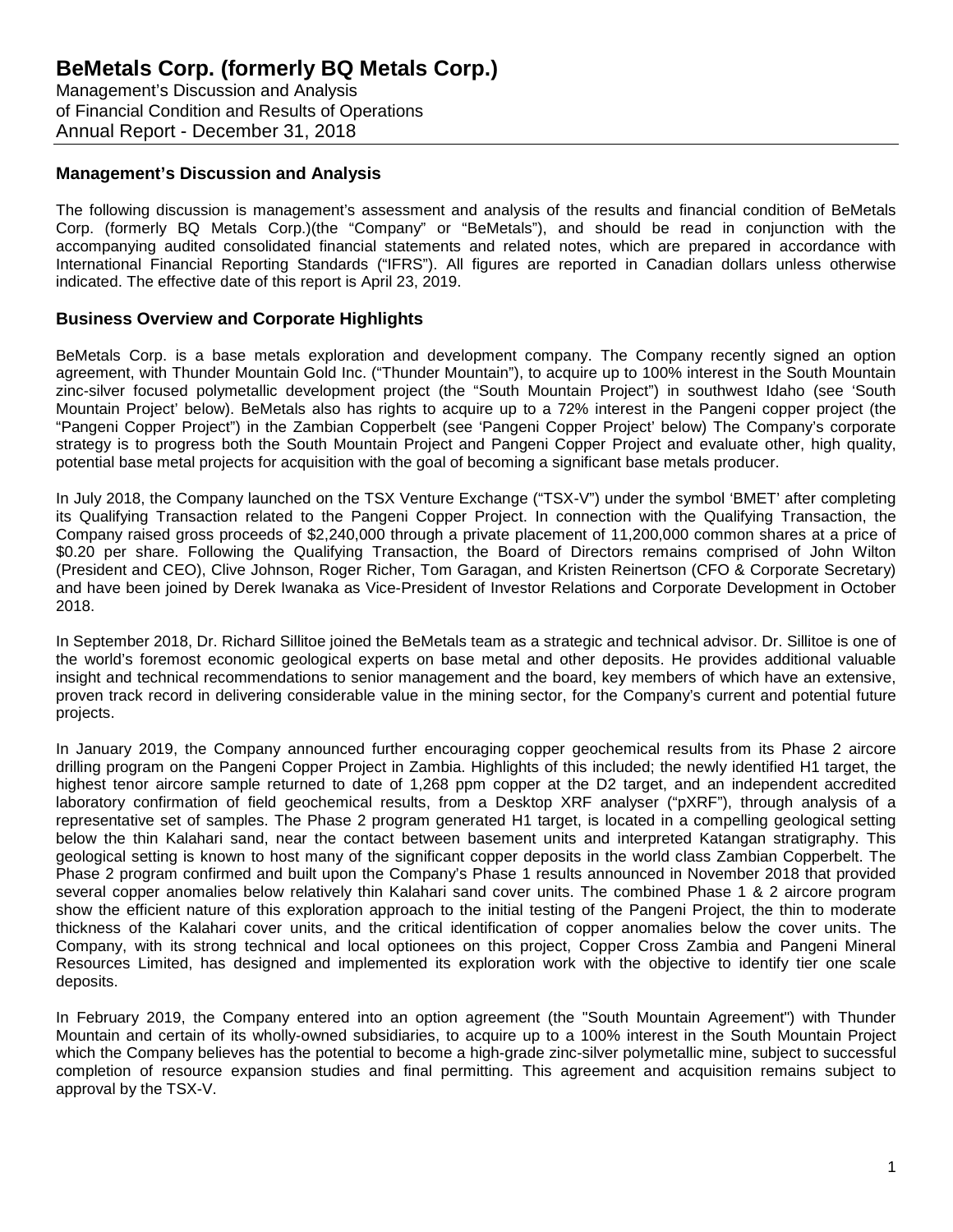Management's Discussion and Analysis of Financial Condition and Results of Operations Annual Report - December 31, 2018

In April 2019, the Company announced a non-brokered private placement offering of up to 20,000,000 units at a price of \$0.25 per unit for aggregate gross proceeds of up to \$5,000,000, which was subsequently increased to 25,000,000 units at a price of \$0.25 per unit for aggregate gross proceeds of up to \$6,250,000. The private placement is expected to close on or around May 3, 2019.

## **South Mountain Project**

### *Terms of the Agreement*

Under the terms of the South Mountain Agreement, the Company through its wholly owned subsidiary has the right to acquire from Thunder Mountain and its subsidiaries all of its interest in the South Mountain Project over a two year period by way of acquiring 100% of the outstanding shares of South Mountain Mines Inc. ("SMMI"), a wholly owned subsidiary of Thunder Mountain (the "SMMI Acquisition"). SMMI currently holds a 75% interest in the South Mountain Project and has the right to acquire the remaining 25% subject to a 5% Net Returns Royalty capped at US\$5 million on or before November 3, 2026.

In order to complete the Acquisition, the Company must:

- 1. Make an initial cash payment of US\$100,000 upon Thunder Mountain delivering voting support agreements from shareholders controlling over 50% of outstanding Thunder Mountain shares;
- 2. Upon satisfaction of certain conditions precedent, including receipt of TSX-Venture acceptance and all requisite Thunder Mountain shareholder approvals:
	- a. purchase 2.5 million shares of common stock of Thunder Mountain at US\$0.10 per share by way of private placement; and
	- b. issue 10 million common shares of the Company to Thunder Mountain.
- 3. Make four cash payments of US\$250,000 each on or before the 6, 12, 18 and 24 month anniversary dates, respectively, from when Thunder Mountain has satisfied certain conditions precedent and items 1 and 2 above have been completed;
- 4. Complete a Preliminary Economic Assessment for the South Mountain Project; and
- 5. Make a final value payment to Thunder Mountain consisting of cash, common shares of the Company, or a combination of both at the discretion of the Company. The final payment can be the greater of either US\$10 million or 20% of the after-tax net present value of the property as calculated in a Preliminary Economic Assessment study completed by an agreed independent author. The final payment can be decreased by US\$850,000 to account for certain cash payments previously made under items 1 and 2 above, the value of the 10 million BeMetals shares issued under item 2 above, as well as certain liabilities of SMMI to be assumed on SMMI Acquisition. The final value payment is also capped at a maximum of 50% of the market capitalization of the Company as of the completion date of the SMMI Acquisition if applicable.

Pursuant to the South Mountain Agreement, BeMetals will have two years to complete the Acquisition (subject to extension in certain limited circumstances). BeMetals' wholly owned subsidiary will become the operator of the South Mountain Project upon the completion of certain conditions precedent and will solely fund the exploration programs and completion of the PEA.

### *About the Project*

The South Mountain Project is a high-grade zinc/silver, polymetallic development project that is located approximately 70 miles southwest of Boise, Idaho. The project was intermittently mined from the late 1800s to the late 1960's and its existing underground workings remain intact and well maintained. Historic production has largely come from skarn-hosted and high-grade massive sulfide bodies that remain open for resource expansion at depth and along strike. These highgrade bodies comprise South Mountain's current mineral resource. According to historical smelter records approximately 53,642 tons of ore have been mined to date. These records also indicate average grades; 14.5% Zn, 10.6 o.p.t Ag, 0.058 o.p.t Au, 2.4% Pb, and 1.4% Cu were realised.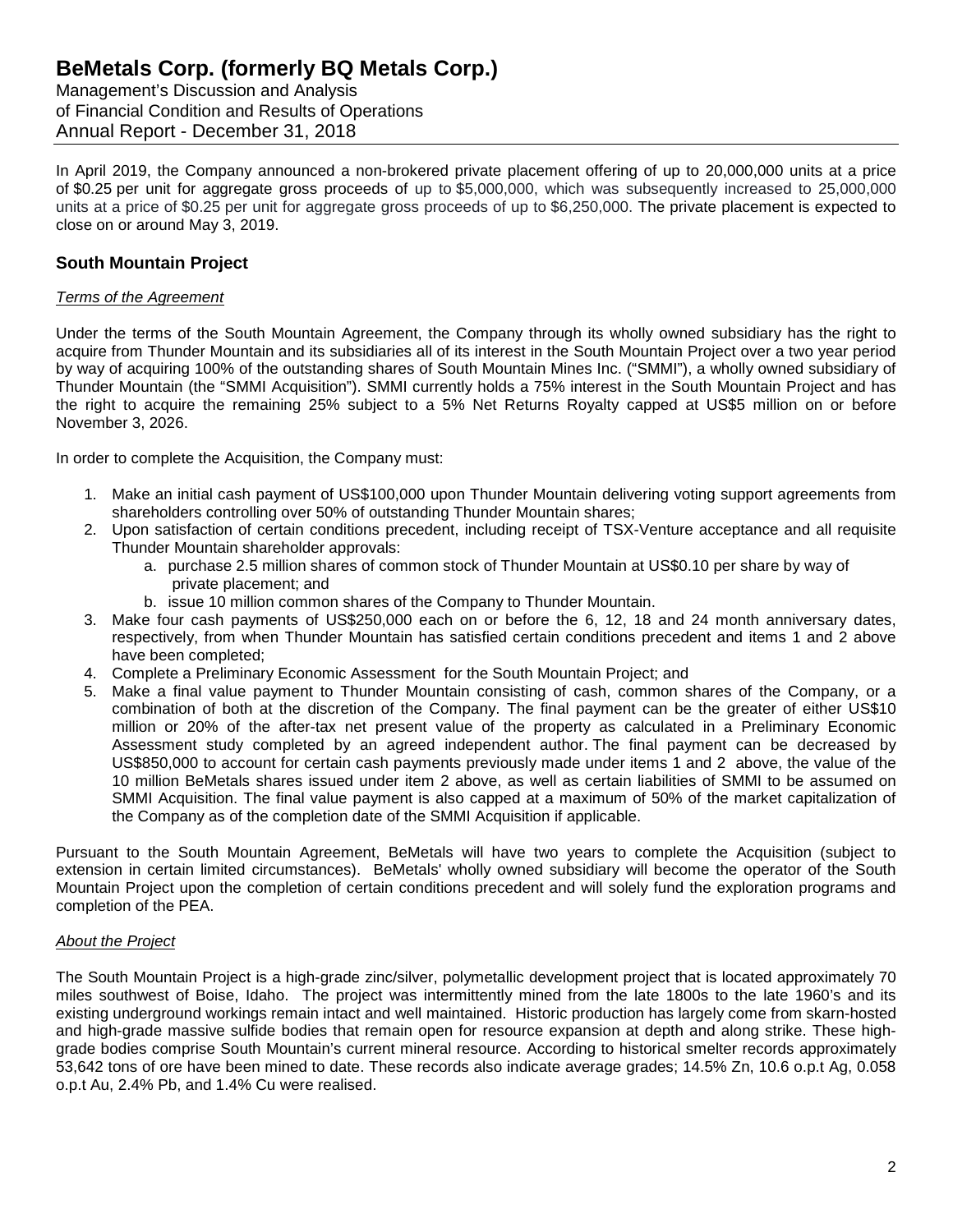Management's Discussion and Analysis of Financial Condition and Results of Operations Annual Report - December 31, 2018

The South Mountain Project is largely on and surrounded by private surface land, and as such, the permitting and environmental aspects of the project are expected to be straightforward. Permits are in place for exploration and BeMetals does not anticipate any significant barriers to any future development through following normal procedures at the South Mountain Project.

Since 2008, Thunder Mountain completed 27 drill holes for a total of 5,500 metres on the property. Thus far, drill results have been encouraging and significant potential exists to increase the known mineral resource with additional drilling, as well as to expand the existing measured and indicated mineral resource classifications with in-fill drilling. Last year a technical report for the South Mountain Project was completed by Hard Rock Consulting, LLC, entitled, "National Instrument 43-101 Technical Report: Updated Mineral Resource Estimate for the South Mountain Project, Owyhee County, Idaho USA".

## **Pangeni Copper Project**

### *Terms of the Agreement*

In February 2018, further to a November 2017 letter agreement, the Company confirmed the agreement (the "Pangeni Agreement") with Copper Cross Zambia Limited (the "Pangeni Vendor") for the right to acquire up to a 72% interest in the Pangeni Copper Project. Pursuant to the Pangeni Agreement, the Company can acquire an initial 67.5% interest in the Pangeni Copper Project by making cash payments of US\$300,000, issuing a total of 500,000 common shares, and expending US\$2.5 million in exploration work, all prior to the second anniversary, and then completing a preliminary economic assessment, making a further cash payment of US\$450,000 (a portion of which may be paid in common shares at the option of the Company), and making a payment of US\$700,000 as an advanced royalty reduction payment, all prior to the fifth anniversary. The US\$2.5 million to be spent on exploration work is a firm obligation under the Pangeni Agreement and is required to be satisfied by either expenditures on exploration activities or by cash payments to the Pangeni Vendor by February 2020. As of April 23, 2019, the Company has made payment of \$194,455 (US\$150,000) towards the cash payment obligation and has issued 300,000 common shares.

Following acquisition of the initial 67.5% interest the Company can acquire an additional 4.5% interest by completing a feasibility study and making a further cash payment of US \$750,000 (a portion of which may be paid in common shares at the option of the Company).

At the commencement of the mine development phase, and following a feasibility study, a one-off milestone payment would be payable, based upon total proven and probable mineral reserves, as follows: US\$2 million if less than 500 kilotonnes ("kt") contained copper, US\$3 million if the contained copper is between 500 kt and 1,000kt, and US\$6 million if greater than 1,000kt contained copper. Upon commencement of production, Pangeni Mineral Resources Limited is entitled to a 3% Net Smelter Royalty (which may be reduced to 2.5% following the US\$700,000 royalty reduction payment above and further reduced to 1% following an additional royalty reduction payment by the Company, determined by an internationally recognised valuator, which is not to exceed US\$3.3 million).

### *About the Project*

The Pangeni Copper Project is located on the western extension of the Zambian Copperbelt, within the Lufilian Arc, underlain by Katangan Supergroup metasediments which are covered by a thin veneer of Kalahari sands. The Sentinel, open pit, Copper Mine is operated by First Quantum Minerals some 130 kilometres to the northeast of the Pangeni Copper Project. A number of other major international mining companies have identified this region of the Zambian Copperbelt to be prospective for the discovery of tier one copper mines and are conducting exploration field work.

An independent technical report (the "Technical Report") has been completed by African Mining Consultants Limited in accordance with the requirements of National Instrument 43-101 and filed under the Company's issuer profile on SEDAR at www.sedar.com. The Technical Report concludes the property remains at an early exploration stage with only five boreholes having been completed to date (three boreholes at the Central Target and two at the Southwest Target). All five holes intersected hypogene copper mineralisation. The most significant intersections included borehole CT1: 6.1m @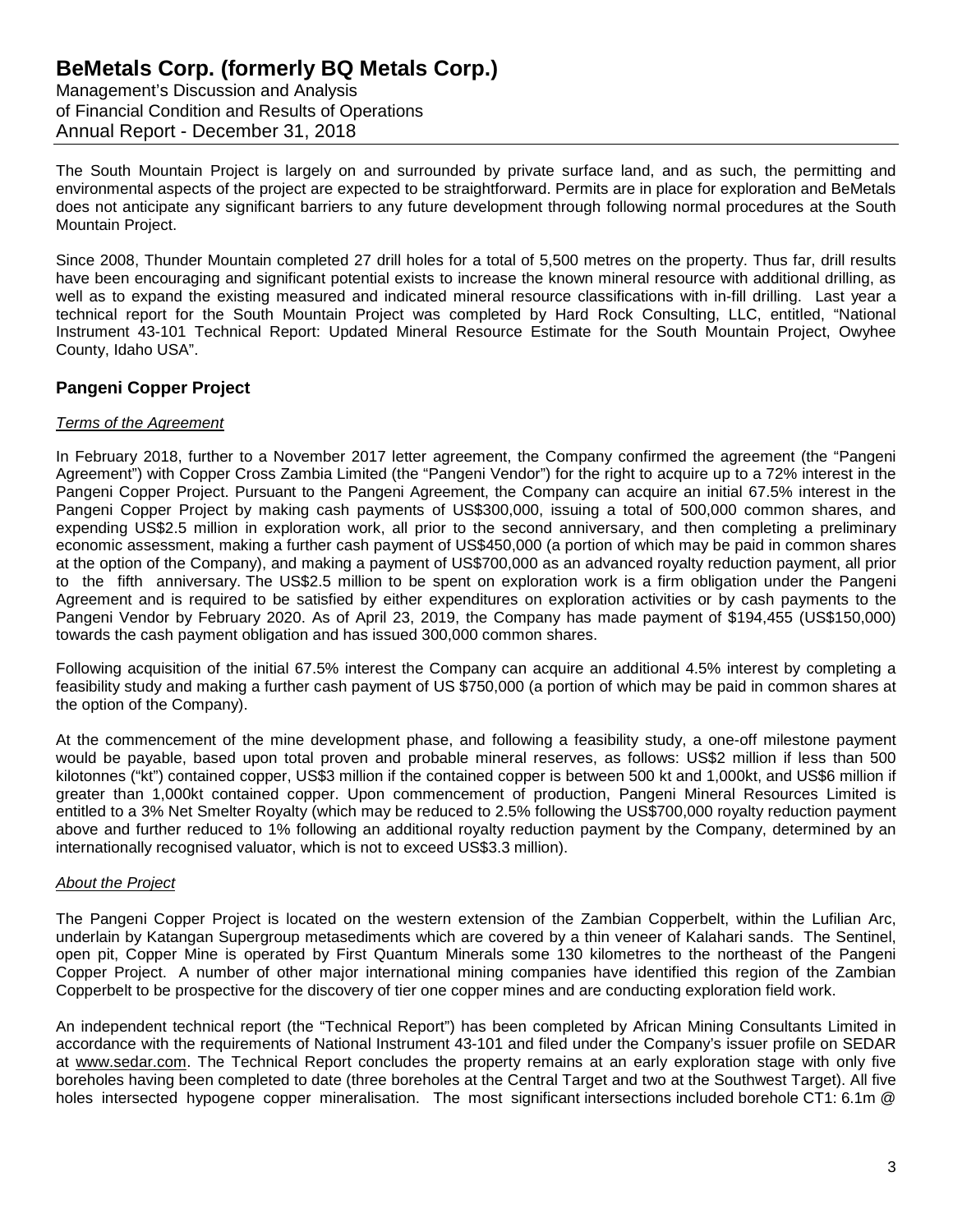Management's Discussion and Analysis of Financial Condition and Results of Operations Annual Report - December 31, 2018

0.34%TCu (from 39m depth) and borehole SW1: 5.5m @ 0.48%TCu (from 142.5m depth). At the Central Target the drilling results indicate there is associated anomalous cobalt with the copper intersections, CT1 returning: 6.1m @ 320ppm Co (for the same copper intersection as quoted above). These boreholes results provide encouraging proof of concept for the geological models generated for the property, and support the strategy for further exploration.

The Pangeni Copper Project property is geologically prospective for the following deposit types; Basement-hosted Cu (analogues: the Lumwana Deposit, Nyungu Prospect), Sediment-hosted stratiform Cu-Co (analogues: Nchanga, Konkola, Nkana, and Mufulira Deposits), the Domes Region Deposits e.g. Sentinel, and Kansanshi and DRC Copperbelt Deposits e.g. Lonshi, Frontier, Kamoa-Kakula).

The combined Phase 1 and 2 aircore programs were completed through 113 boreholes totalling 3,782 metres of drilling. This shows the efficient nature of this exploration approach to the initial testing of the Pangeni Project, and the Company's focus upon money-in-the-ground exploration investment, a view supported by its strong technical and local optionees on this project. The thin to moderate thickness of the Kalahari cover units, and the critical identification of copper anomalies below the cover units strongly motivated further exploration and follow up of priority targets. The next phase of exploration work envisaged will include core drill testing of the priority H1, SW and D2 targets.

### *Summary of capitalized expenditures*

The following table summarizes the exploration costs and advances associated with the Pangeni Copper Project as at December 31, 2018:

|                                       | Pangeni       |
|---------------------------------------|---------------|
|                                       | Copper        |
|                                       | Project       |
|                                       |               |
| Balance July 1, 2018                  | \$            |
| Camp supplies                         | 69,908        |
| Consulting & wages                    | 163,655       |
| Drilling                              | 582,613       |
| Licenses/Permitting                   | 69,840        |
| Travel                                | 15,658        |
| Balance December 31, 2018             | 901,674       |
|                                       |               |
| Advances unspent at December 31, 2018 | 32,196        |
|                                       |               |
| Balance December 31, 2018             | \$<br>933,870 |

## **Outlook**

The Company is diligently working to complete the South Mountain Project transaction to begin its planned underground drilling exploration program immediately thereafter. The Company is completing detailed planning work to design the optimum drilling layout utilizing the current underground development for drill platforms. This underground core drilling will be targeted at indicating the potential to expand the current high-grade zinc/silver, polymetallic resource. The work plan may also include appropriate initial metallurgical testing of the mineralization.

In addition the Company continues to move forward the Pangeni Copper Project with an initial core drilling program planned for the start of the 2019 field season. This work plan will be designed by the Company in partnership with the other stakeholders in the Pangeni Copper Project – Copper Cross Zambia Limited and Pangeni Mineral Resources Limited.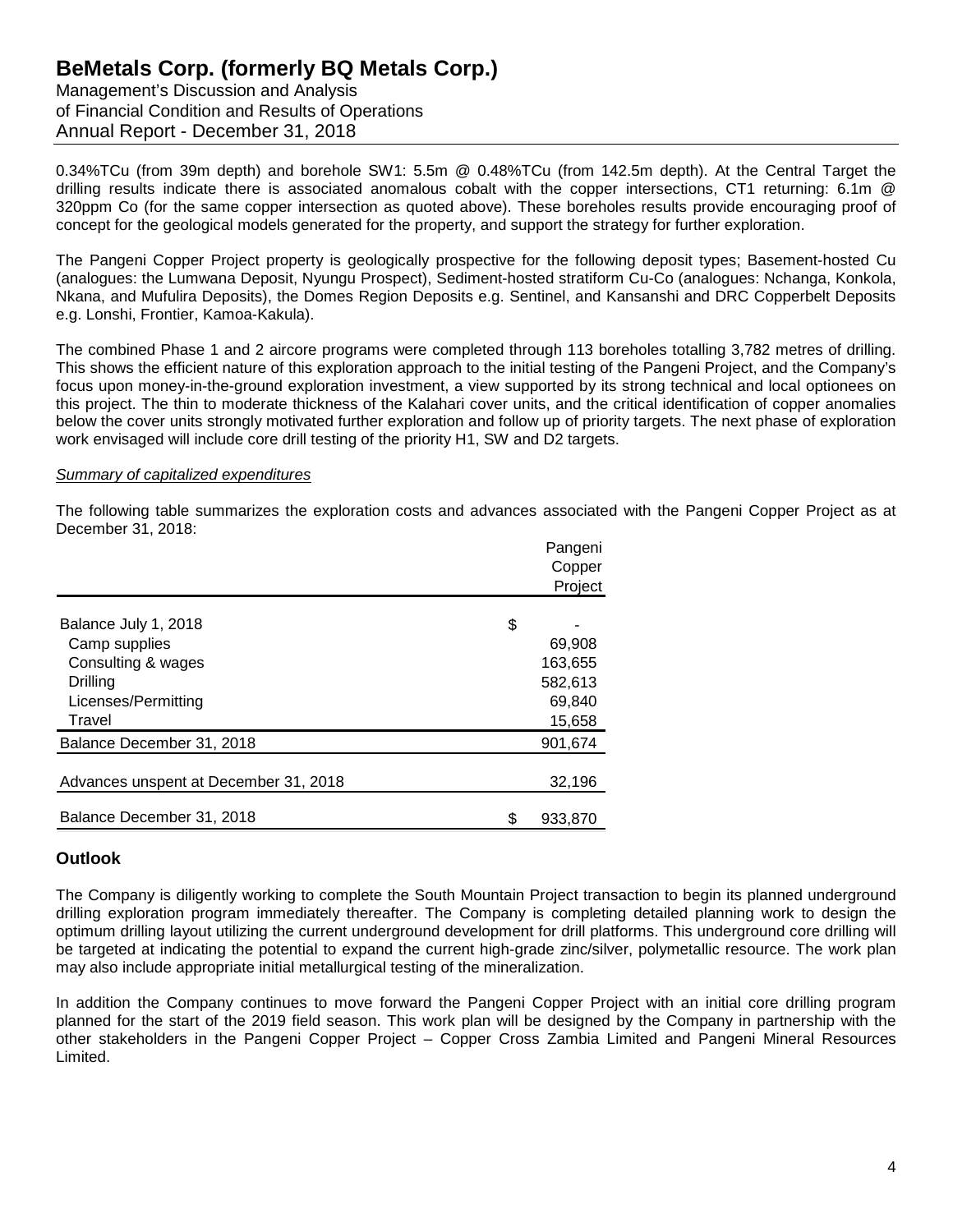Management's Discussion and Analysis of Financial Condition and Results of Operations Annual Report - December 31, 2018

BeMetals also continues to aggressively identify and evaluate other potential, high quality, opportunities as part of its growth strategy, with the goal of becoming a significant base metals producer through the acquisition of quality exploration, development and production stage base metal projects. This strategy is directed by the Board, key members of which have an extensive, proven track record in delivering considerable value in the mining sector through the discovery and building of mines. The Board, its advisors, and senior management also provide outstanding deal flow of projects to the Company based upon an extensive international minerals business network of contacts

### **Overall Performance and Results of Operations**

Total assets increased to \$3,840,480 at December 31, 2018, from \$148,999 at December 31, 2017. The most significant assets at December 31, 2018, were cash of \$342,849 (December 31, 2017: \$105,869) and exploration and evaluation assets of \$3,456,132 (December 31, 2017: \$nil). The increase in cash was due to \$2,143,609 in proceeds on issuance of common shares pursuant to an equity financing, net of share issuance costs, \$821,627 used in operating activities and \$1,085,002 used in investing activities, comprising \$1,056,252 for acquisition and exploration of the Pangeni Copper Project and \$28,750 for purchase of term deposit.

### *Year ended December 31, 2018 and 2017*

Loss and comprehensive loss for the year ended December 31, 2018, decreased by \$777,986 from \$1,787,790 for the year ended December 31, 2017, to \$1,009,804 for the year ended December 31, 2018. The decrease in loss and comprehensive loss is largely due to:

- A decrease of \$549,225 in consulting fees. Consulting fees were \$120,000 for the year ended December 31, 2018, compared to \$669,225 for the year ended December 31, 2017. This was due to higher consulting fees in the prior period, mainly as a result of due diligence costs relating to a contemplated project in Europe.
- A decrease of \$810,997 in professional fees. Professional fees were \$204,693 for the year ended December 31, 2018, compared to \$1,015,690 for the year ended December 31, 2017. This was due to higher professional fees in the prior period, mainly as a result of legal fees relating to a contemplated project in Europe.

The decrease in loss and comprehensive loss was partially offset by:

- An increase of \$227,165 in management fees. Management fees were \$227,165 for the year ended December 31, 2018, compared to \$nil for the year ended December 31, 2017. In connection with completion of the Company's Qualifying Transaction, the Company increased its management team, resulting in an increase in compensation.
- An increase of \$297,082 in share-based compensation. Share-based compensation was \$297,082 for the year ended December 31, 2018, which was the fair value of options vested during the period, as compared to \$nil for the year ended December 31, 2017.

Other expenses during the year ended December 31, 2018, included foreign exchange loss of \$58,799 (2017: foreign exchange gain of \$2,483).

### *Fourth Quarter*

Loss and comprehensive loss for the three months ended December 31, 2018, increased by \$335,935 from \$81,099 for the three months ended December 31, 2017, to \$417,034 for the three months ended December 31, 2018. The increase in loss and comprehensive loss is largely due to: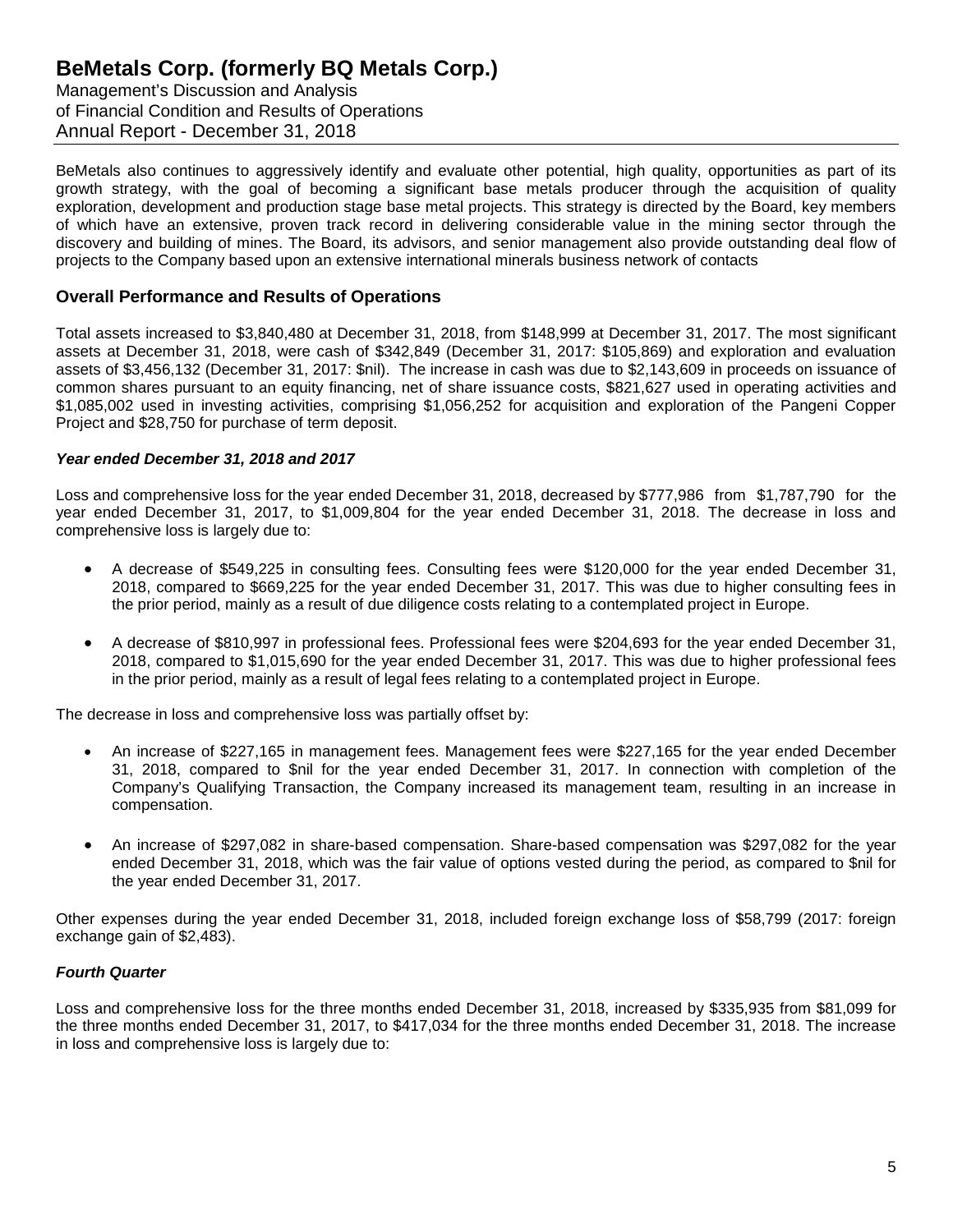- An increase of \$80,221 in management fees. Management fees were \$80,221 for the three months ended December 31, 2018, compared to \$nil for the three months ended December 31, 2017. In connection with completion of the Company's Qualifying Transaction, the Company increased its management team, resulting in an increase in compensation.
- An increase of \$114,542 in share-based compensation. Share-based compensation was \$114,542 for the three months ended December 31, 2018, which was the fair value of options vested during the period, as compared to \$nil for the three months ended December 31, 2017.

Other expenses during the three months ended December 31, 2018, included foreign exchange loss of \$131,647 (2017: foreign exchange gain of \$731).

## **Liquidity and Capital Resources**

As at December 31, 2018, the Company had working capital of \$310,111. The Company does not currently have a source of revenue. In July 2018, the Company closed an equity financing for gross proceeds of \$2,240,000 (the "2018 Financing"). In April 2019, the Company announced a non-brokered private placement offering of up to 20,000,000 units at a price of \$0.25 per unit for aggregate gross proceeds of up to \$5,000,000, which was subsequently increased to 25,000,000 units at a price of \$0.25 per unit for aggregate gross proceeds of up to \$6,250,000. The private placement is expected to close on or around May 3, 2019. The Company will need to raise additional funds within the next twelve months to meet its commitments and growth strategy.

Although the Company has been successful in the past in obtaining financing, there is no assurance that it will be able to obtain adequate financing in the future or that such financing will be on terms that are acceptable to the Company. The uncertainty of the Company's success in raising additional capital funding casts significant doubt on the Company's ability to continue as a going concern.

The Company has no bank debt or banking credit facilities in place.

As described in the Company's filing statement dated July 18, 2018, the Company outlined its intended use of net proceeds of the 2018 Financing to further its stated business objectives which are summarized in the table below, which includes a comparison of the use of proceeds as disclosed in the filing statement to management's current estimate of the use of proceeds:

|                                                                      | <b>Intended Use</b><br>of Funds | <b>Actual Use of</b><br><b>Funds at</b><br>December 31,<br>2018 |
|----------------------------------------------------------------------|---------------------------------|-----------------------------------------------------------------|
| Estimated costs related to the Pangeni Copper Project                | \$<br>165,000                   | 156,238                                                         |
| Cash payment to Pangeni Vendor within the next 12 months             | 131,680                         | 62,535                                                          |
| Property exploration and development for the next 12 months          | 460,880                         | 933,870                                                         |
| General operating and administrative expenses for the next 12 months | 600,000                         | 470,663                                                         |
|                                                                      | 1,357,560                       | 1,623,307                                                       |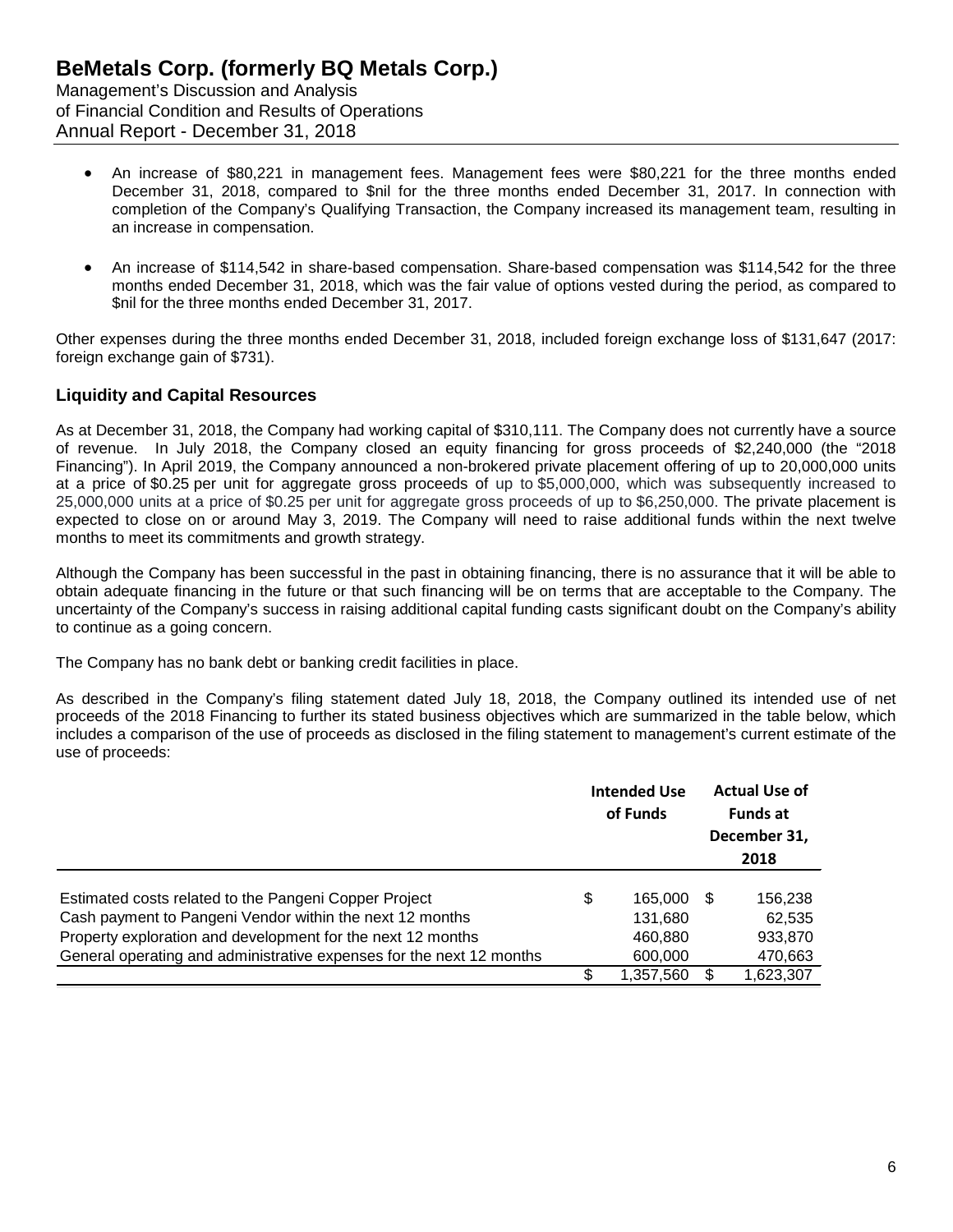Management's Discussion and Analysis of Financial Condition and Results of Operations Annual Report - December 31, 2018

## **Selected Annual Information**

|                                  | Year ended<br>December 31, |             | Year ended<br>December 31, |             | Eleven-month period ended<br>December 31, |            |
|----------------------------------|----------------------------|-------------|----------------------------|-------------|-------------------------------------------|------------|
|                                  |                            | 2018        |                            | 2017        |                                           | 2016       |
| Total assets                     |                            | 3,840,480   |                            | 148.999     | S                                         | 495,758    |
| Loss and comprehensive loss      |                            | (1,009,804) |                            | (1,787,790) |                                           | (249, 825) |
| Basic and diluted loss per share |                            | (0.02)      |                            | (0.03)      | \$                                        | (0.01)     |

## **Summary of Quarterly Results**

|                                  | Three months | Three months  | Three months  | Three months |
|----------------------------------|--------------|---------------|---------------|--------------|
|                                  | ended        | ended         | ended         | ended        |
|                                  | December 31, | September 30, | June 30,      | March 31,    |
|                                  | 2018         | 2018          | 2018          | 2018         |
| Revenue                          | \$<br>۰      | \$            | \$            | \$           |
| Loss and comprehensive loss      | (417, 034)   | (99,801)      | (317, 885)    | (175, 084)   |
| Basic and diluted loss per share | (0.01)       | (0.00)        | (0.01)        | (0.00)       |
|                                  | Three months | Three months  | Three months  | Three months |
|                                  | ended        | ended         | ended         | ended        |
|                                  | December 31, | September 30, | June 30,      | March 31,    |
|                                  | 2017         | 2017          | 2017          | 2017         |
| Revenue                          | \$           | \$<br>۰       | \$            | \$           |
| Loss and comprehensive loss      | (81,099)     | (38, 118)     | (1, 157, 423) | (511, 150)   |
| Basic and diluted loss per share | (0.00)       | (0.00)        | (0.02)        | (0.01)       |

The increase in loss and comprehensive loss for the three months ended December 31, 2018, was primarily the result of foreign exchange loss and share-based compensation. The increase in loss and comprehensive loss for the three months ended June 30, 2018, and March 31, 2018, was primarily the result of share-based compensation. The increase in loss and comprehensive loss for the three months ended June 30, 2017, and March 31, 2017, was primarily the result of increased consulting expenses and legal fees relating to the contemplated project in Europe, which did not proceed.

## **Outstanding Share Data**

### *Issued and fully paid common shares*

In July 2018, the Company issued 11,200,000 common shares in connection with the 2018 Financing and 100,000 common shares to the Pangeni Vendor.

In January 2019, the Company issued 750,000 common shares pursuant to the exercise of share options.

In February 2019, the Company issued 200,000 common shares to the Pangeni Vendor.

As at the date of this report, there were 69,048,577 common shares issued and outstanding.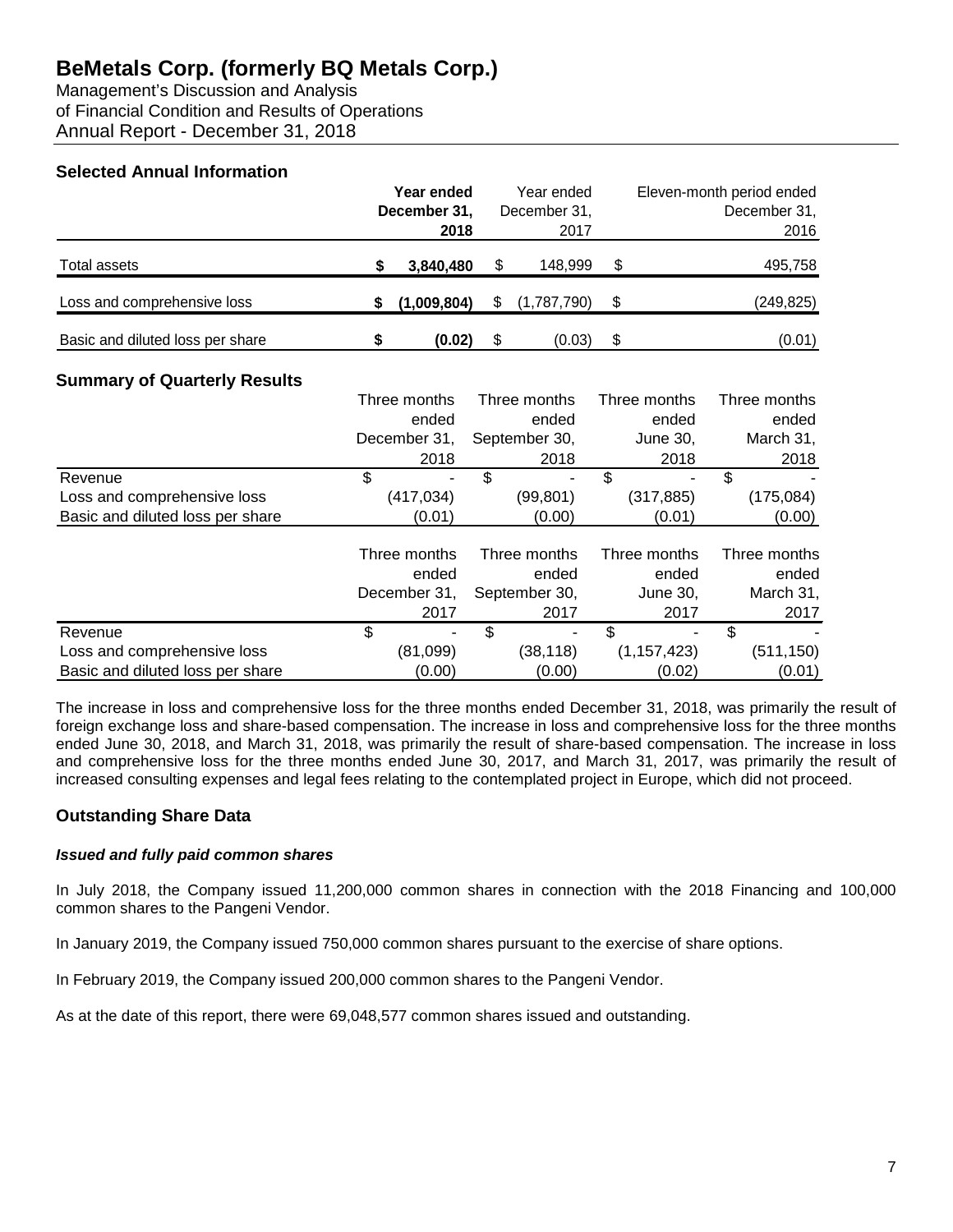Management's Discussion and Analysis of Financial Condition and Results of Operations Annual Report - December 31, 2018

### *Escrowed shares*

In July 2018, in connection with completion of the Qualifying Transaction, an additional 11,430,002 shares were placed into escrow resulting in an aggregate amount of 15,538,574 common shares in escrow. These escrowed shares are being released in semi-annual tranches until July 2021.

As at the date of this report, 11,653,928 shares remain in escrow.

### *Share options*

In February 2018, the Company granted 2,250,000 share options to an officer, exercisable at a price of \$0.24 per share until February 27, 2028, vesting over a period of three years.

In October 2018, the Company granted an aggregate of 750,000 share options to an officer, exercisable at a price of \$0.21 per share until October 1, 2028, vesting over a period of two years.

In January 2019, 750,000 share options were exercised for proceeds of \$45,000.

As at the date of this report, there were 5,520,000 share options outstanding.

### **Related Party Transactions**

Key management personnel include those persons having authority and responsibility for planning, directing and controlling the activities of the Company as a whole. The Company has determined that key management personnel consist of members of the Company's Board of Directors and corporate officers.

During the year ended December 31, 2018, key management personnel compensation, including directors and officers, was comprised of \$524,247 (year ended December 31, 2017: \$nil), of which \$297,082 related to share-based payments and \$227,165 related to management fees and wages.

### **Critical Accounting Policies and Estimates**

The Company has prepared the accompanying financial statements in accordance with IFRS. Significant accounting policies are described in Note 3 of the Company's financial statements as at and for the year ended December 31, 2018, except for newly adopted accounting policies as noted below.

The preparation of financial statements in conformity with IFRS requires management to make estimates and assumptions that affect the reported amounts of assets and liabilities and disclosure of contingent assets and liabilities at the date of the financial statements and the reported amounts of expenses during the reporting period. Actual outcomes could differ from these estimates.

### **New and Upcoming Accounting Standards**

Effective January 1, 2018, the following standard was adopted:

## *IFRS 9 – Financial Instruments*

IFRS 9 is a new standard that replaced IAS 39 for classification and measurement of financial assets, which was effective for annual periods beginning on or after January 1, 2018. The Company adopted IFRS 9, retrospectively, without restatement of prior year financial statements. There was no impact of adoption of IFRS 9 on the carrying values or disclosure of the Company's financial assets and financial liabilities on the date of transition.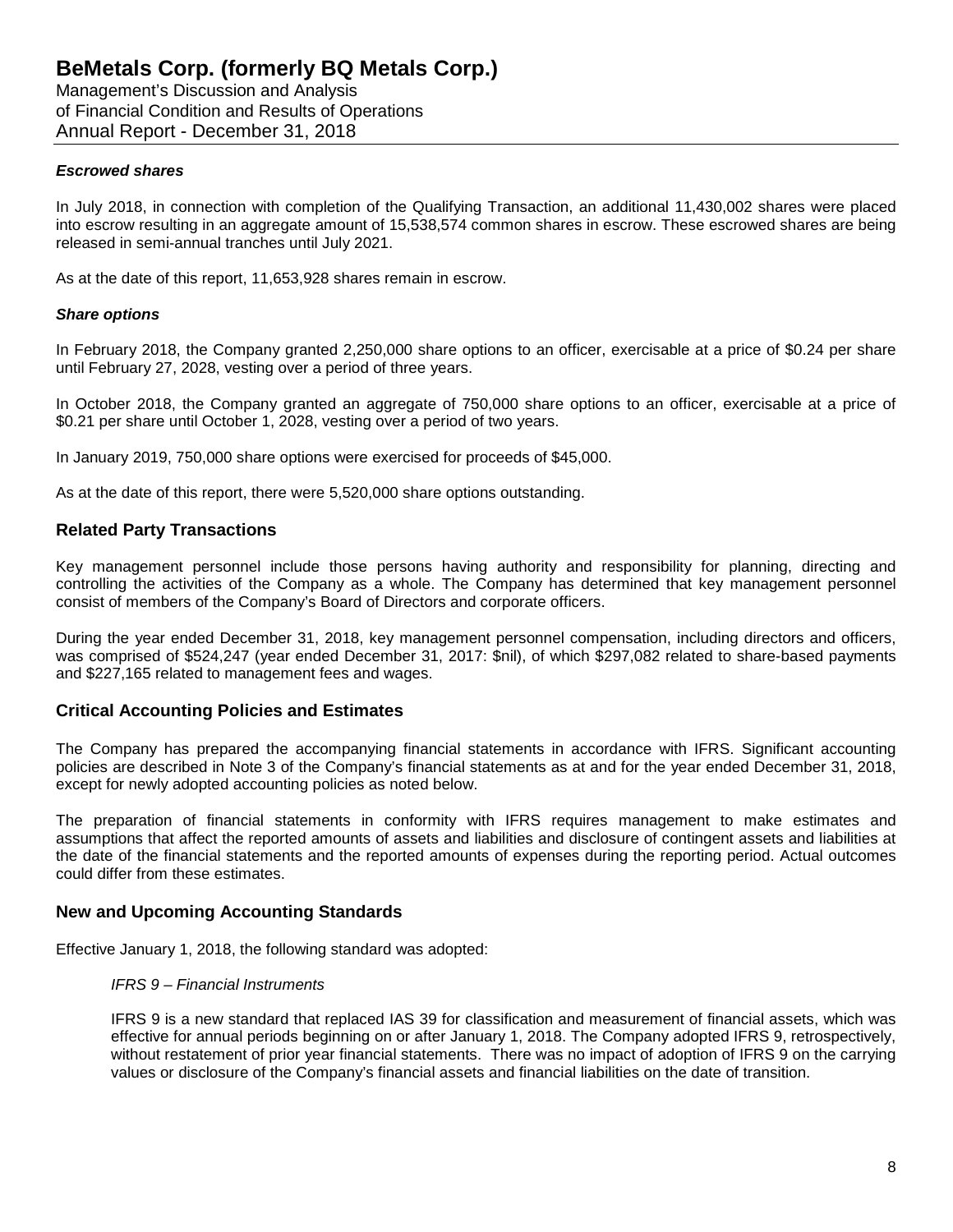The following standard has not yet been adopted by the Company:

*IFRS 16 – Leases*

IFRS 16 is a new standard to establish principles for recognition, measurement, presentation and disclosure of leases with an impact on lessee accounting, effective for annual periods beginning on or after January 1, 2019. Adoption of this standard is not expected to have a significant measurement or disclosure impact on the Company's consolidated financial statements.

### **Financial Instruments and Financial Risk Management**

The Company is exposed in varying degrees to a variety of financial instrument related risks. The type of risk exposure and the way in which such exposure is managed is provided as follows:

### **Credit risk**

Credit risk arises from the potential for non-performance by counterparties of contractual financial obligations. The Company's exposure to credit risk is on its cash and amounts receivable. The Company reduces its credit risk by maintaining its bank accounts at a large international financial institution. The maximum exposure to credit risk is equal to the carrying value of these financial assets.

### **Liquidity risk**

Liquidity risk is the risk that the Company will not be able to meet its financial obligations as they fall due. The Company has a planning and budgeting process in place to help determine the funds required to support the Company's normal operating requirements on an ongoing basis. The Company attempts to ensure there is sufficient access to funds to meet on-going business requirements, taking into account its current cash position and potential funding sources. As at December 31, 2018, the Company had current liabilities of \$74,237 and working capital of \$310,111.

### **Foreign exchange risk**

Foreign currency risk is the risk that the fair values of future cash flows of a financial instrument will fluctuate because they are denominated in currencies that differ from the Company's functional currency. The Company's reporting currency is the Canadian dollar and major purchases are transacted in Canadian and US dollars. A portion of the Company's exploration and evaluation expenditures are incurred in Zambia, but are predominantly transacted in US dollars. The Company maintains Canadian and US dollar bank accounts in Canada. The Company is subject to gains and losses from fluctuations in the US dollar against the Canadian dollar. The Company held a net monetary liability position of \$2,430,678 in US dollars as of December 31, 2018, with the effect on profit or loss before tax of a 10% fluctuation to the CAD dollar being \$243,068.

### **Interest rate risk**

Interest rate risk is the risk that the fair value of future cash flows of a financial instrument will fluctuate because of changes in market interest rates. The Company's exposure to interest rate risk relates to its ability to earn interest income on cash balances at variable rates. Changes in short term interest rates will not have a significant effect on the fair value of the Company's cash account.

### **Risks and Uncertainties**

The risk factors described below summarize and supplement the risk factors contained in the Company's filing statement dated July 18, 2018, (the "Filing Statement") and available on SEDAR at www.sedar.com, and should be read in conjunction with the more detailed risk factors outlined in the Filing Statement: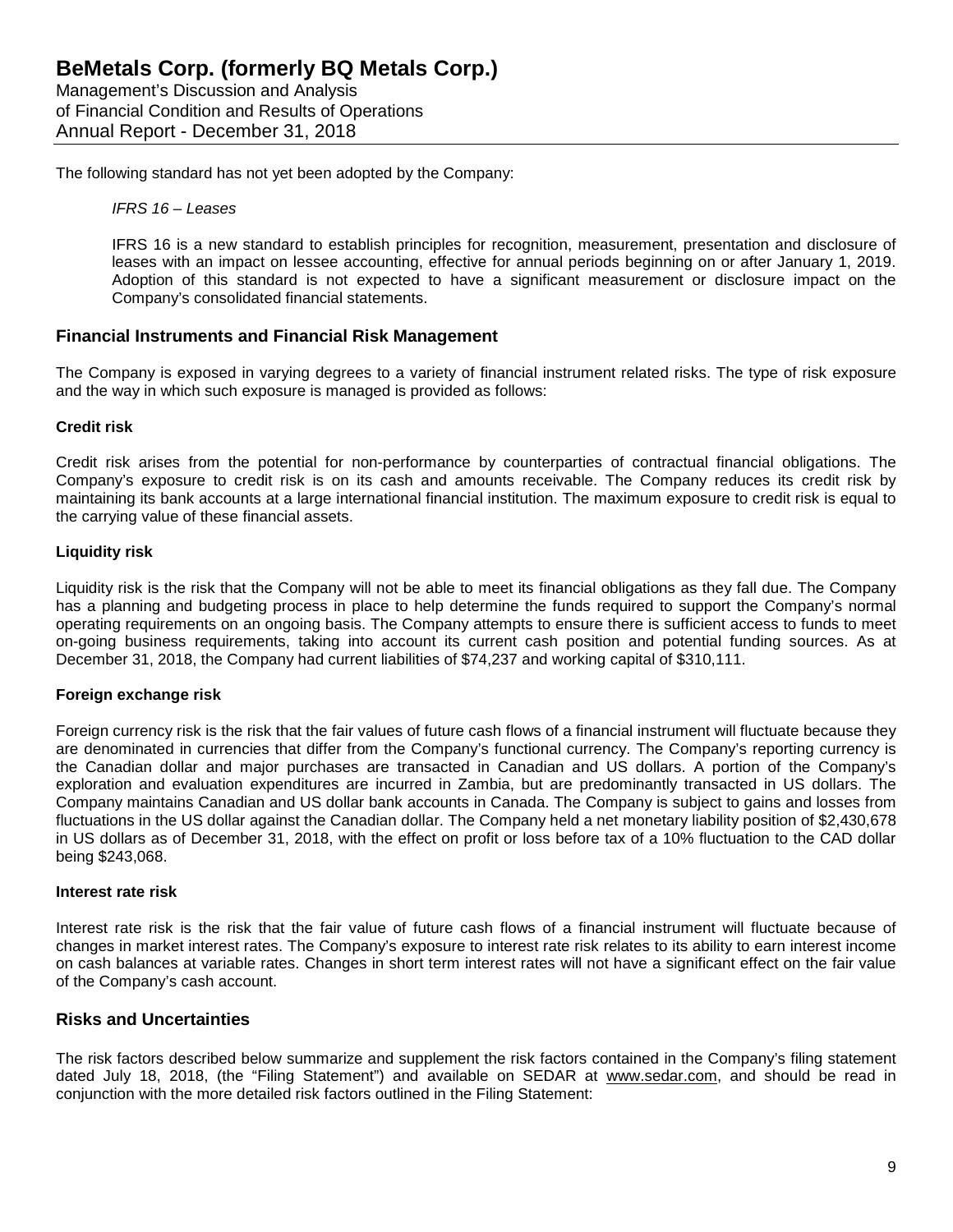Management's Discussion and Analysis of Financial Condition and Results of Operations Annual Report - December 31, 2018

The Company is engaged in the acquisition and exploration of natural resource properties, an inherently risky business, and there is no assurance that economically recoverable resources will ever be discovered and subsequently put into production. Most exploration projects do not result in the discovery of economically recoverable resources. Exploration activities require large amounts of capital. There is a risk that during the current difficult economic situation the Company will not be able to raise sufficient funds to finance its projects to a successful development and production stage.

While the Company's management and technical team carefully evaluate all potential projects prior to committing the Company's participation and funds, there is a high degree of risk that the Company's exploration efforts will not result in discovering economically recoverable resources.

The Company depends on the business and technical expertise of its management team and there is little possibility that this dependence will decrease in the near term.

### **Management's Report on Internal Control over Financial Reporting**

In connection with National Instrument ("NI") 52-109 (Certification of Disclosure in Issuer's Annual and Interim Filings) adopted in December 2008 by each of the securities commissions across Canada, the Chief Executive Officer and Chief Financial Officer of the Company will file a Venture Issuer Basic Certificate with respect to the financial information contained in the audited annual consolidated financial statements and respective accompanying Management's Discussion and Analysis.

The Venture Issuer Basic Certification does not include representations relating to the establishment and maintenance of disclosure controls and procedures and internal control over financial reporting, as defined in NI 52-109.

Additional information relating to the Company is available on SEDAR at [www.sedar.com.](http://www.sedar.com/)

### **Qualified Person**

The technical information included in this MD&A has been reviewed and approved by John Wilton, Pr. Sci. Nat., the Company's CEO and President and a "Qualified Person" as defined by National Instrument 43-101 standards.

### **Caution Regarding Forward Looking Information**

This Management Discussion and Analysis may contain certain "forward-looking statements" within the meaning of Canadian securities legislation. Forward-looking statements are statements that are not historical facts; they involve predictions, expectations, beliefs, plans, projections, objectives, assumptions or future events or performance and are generally, but not always, identified by the words "expects", "plans", "anticipates", "believes", "intends", "estimates", "projects", "aims", "potential", "goal", "objective", "prospective", and similar expressions, or that events or conditions "will", "would", "may", "can", "could" or "should" occur. Forward-looking statements are based on the beliefs, estimates and opinions of the Company's management on the date the statements are made and they include a number of known and unknown risks and uncertainties and other factors. Consequently, there can be no assurances that such statements will prove to be accurate and actual results and future events could differ materially from those anticipated in such statements.

The following table outlines certain significant forward-looking statements contained in this MD&A and provides the material assumptions used to develop such forward-looking statements and material risk factors that could cause actual results to differ materially from the forward-looking statement: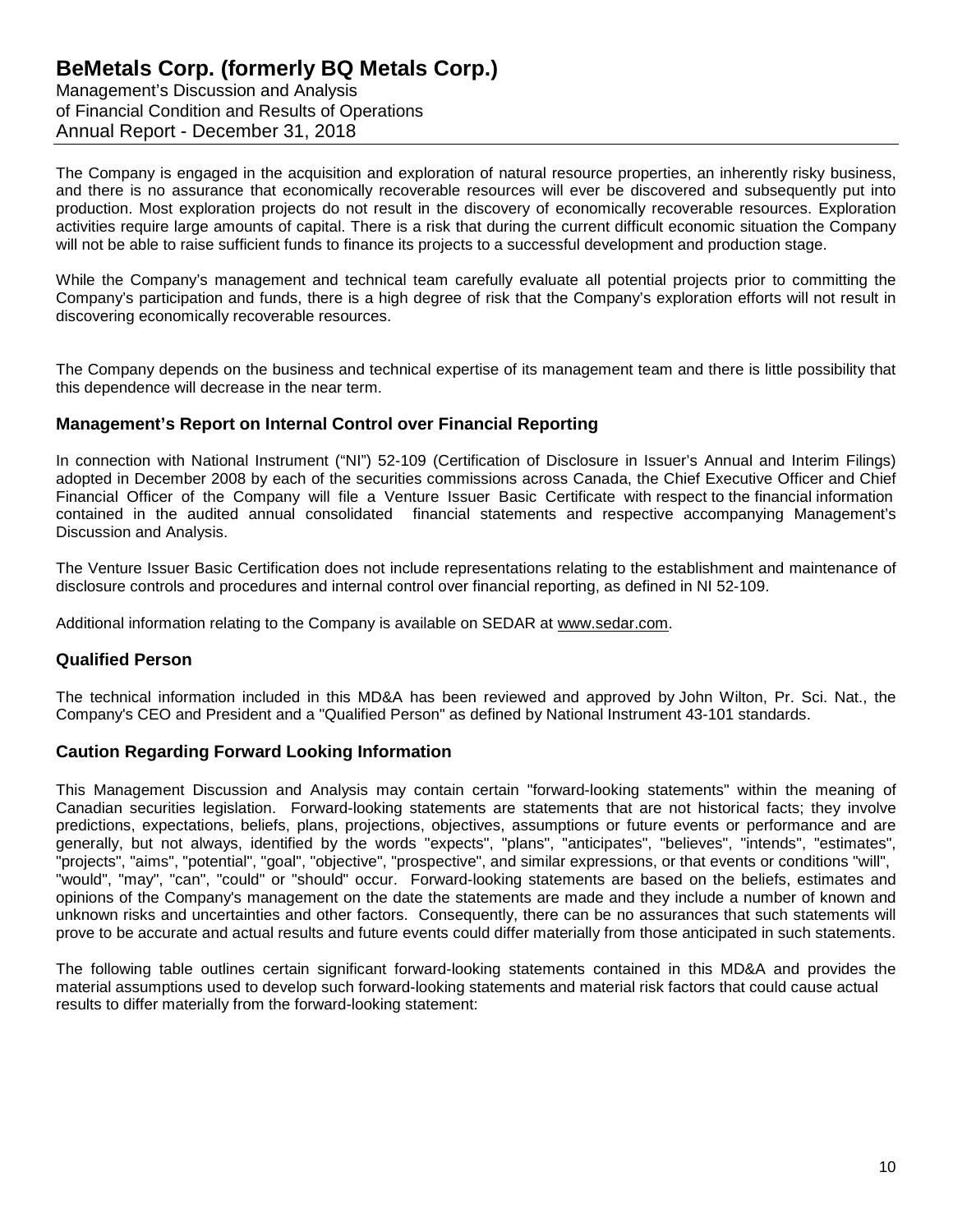Management's Discussion and Analysis of Financial Condition and Results of Operations Annual Report - December 31, 2018

| <b>Forward</b><br>looking<br>information                                                                                                                                                                                                                     | <b>Assumptions</b>                                                                                                                                                                                                                                                                                                                                                                                                                                                                                                                                                                                                                                                                                                                                                                                                                                                                    | <b>Risk Factors</b>                                                                                                                                                                                                                                                                                                                                                                                                                                                                                                                                                                                                                                                                      |
|--------------------------------------------------------------------------------------------------------------------------------------------------------------------------------------------------------------------------------------------------------------|---------------------------------------------------------------------------------------------------------------------------------------------------------------------------------------------------------------------------------------------------------------------------------------------------------------------------------------------------------------------------------------------------------------------------------------------------------------------------------------------------------------------------------------------------------------------------------------------------------------------------------------------------------------------------------------------------------------------------------------------------------------------------------------------------------------------------------------------------------------------------------------|------------------------------------------------------------------------------------------------------------------------------------------------------------------------------------------------------------------------------------------------------------------------------------------------------------------------------------------------------------------------------------------------------------------------------------------------------------------------------------------------------------------------------------------------------------------------------------------------------------------------------------------------------------------------------------------|
| The Company's<br>anticipated<br>plans, costs,<br>timing and<br>capital for future<br>development of<br>the Company's<br>mineral<br>exploration<br>properties.                                                                                                | Financing will be available for future exploration and<br>development of the Company's properties; the actual<br>results of the Company's exploration and development<br>activities will be favourable; exploration and<br>development costs will not exceed the Company's<br>expectations; the Company will be able to retain and<br>attract skilled staff, all requisite regulatory and<br>governmental approvals for exploration projects and<br>other operations will be received on a timely basis<br>upon terms acceptable to the Company, and applicable<br>political and economic conditions are favourable to the<br>Company; the price of precious and base metals and<br>applicable interest and exchange rates will be<br>favourable to the Company; no title disputes exist with<br>respect to the Company's properties.                                                 | Precious and base metals price volatility;<br>uncertainties involved in interpreting<br>geological data and confirming title to<br>acquired properties; the possibility that future<br>exploration results will not be consistent with<br>the Company's expectations; availability of<br>financing for and actual results of the<br>Company's exploration and development<br>activities; increases in costs; environmental<br>compliance and changes in environmental<br>and other local legislation and regulation;<br>interest rate and exchange rate fluctuations;<br>changes in economic and political conditions;<br>the Company's ability to retain and attract<br>skilled staff.  |
| The Company's<br>ability to carry<br>out anticipated<br>exploration on<br>its mineral<br>exploration<br>properties                                                                                                                                           | The operating and exploration activities of the<br>Company for the next twelve months and the costs<br>associated therewith, will be consistent with the<br>Company's current expectations; debt and equity<br>markets, exchange and interest rates and other<br>applicable economic conditions are favourable to<br>the Company.                                                                                                                                                                                                                                                                                                                                                                                                                                                                                                                                                     | Changes in debt and equity markets; timing<br>and availability of external financing on<br>acceptable terms; increases in costs;<br>environmental compliance and changes in<br>environmental and other local legislation<br>and regulation; interest rate and exchange<br>rate fluctuations; changes in economic<br>conditions.                                                                                                                                                                                                                                                                                                                                                          |
| Plans, costs,<br>timing and<br>capital for future<br>exploration and<br>development of<br>the Company's<br>property<br>interests,<br>including the<br>costs and<br>potential impact<br>of complying<br>with existing and<br>proposed laws<br>and regulations | Financing will be available for the Company's<br>exploration and development activities and the<br>results thereof will be favourable; actual operating<br>and exploration costs will be consistent with the<br>Company's current expectations; the Company will<br>be able to retain and attract skilled staff; all<br>applicable regulatory and governmental approvals<br>for exploration projects and other operations will be<br>received on a timely basis upon terms acceptable to<br>the Company' the Company will not be adversely<br>affected by market competition; debt and equity<br>markets, exchange and interest rates and other<br>applicable economic and political conditions are<br>favourable to the Company' the price of precious<br>and base metals will be favourable to the Company;<br>no title disputes exist with respect to the Company's<br>properties. | Precious and base metals price volatility,<br>changes in debt and equity markets; timing<br>and availability of external financing on<br>acceptable terms; the uncertainties involved<br>in interpreting geological data and<br>confirming title to acquired properties; the<br>possibility that future exploration results will<br>not be consistent with the Company's<br>expectations; increases in costs;<br>environmental compliance and changes in<br>environmental and other local legislation<br>and regulation; interest rate and exchange<br>rate fluctuations; changes in economic and<br>political conditions; the Company's ability to<br>retain and attract skilled staff. |
| Management's<br>outlook<br>regarding future<br>trends                                                                                                                                                                                                        | Financing will be available for the Company's<br>exploration and operating activities; the price of<br>precious and base metals will be favourable to the<br>Company; required regulatory approvals for the<br>acquisition of mineral properties will be received.                                                                                                                                                                                                                                                                                                                                                                                                                                                                                                                                                                                                                    | Precious and base metals price volatility;<br>changes in debt and equity markets;<br>interest rate and exchange rate fluctuations;<br>changes in economic and political<br>conditions.                                                                                                                                                                                                                                                                                                                                                                                                                                                                                                   |